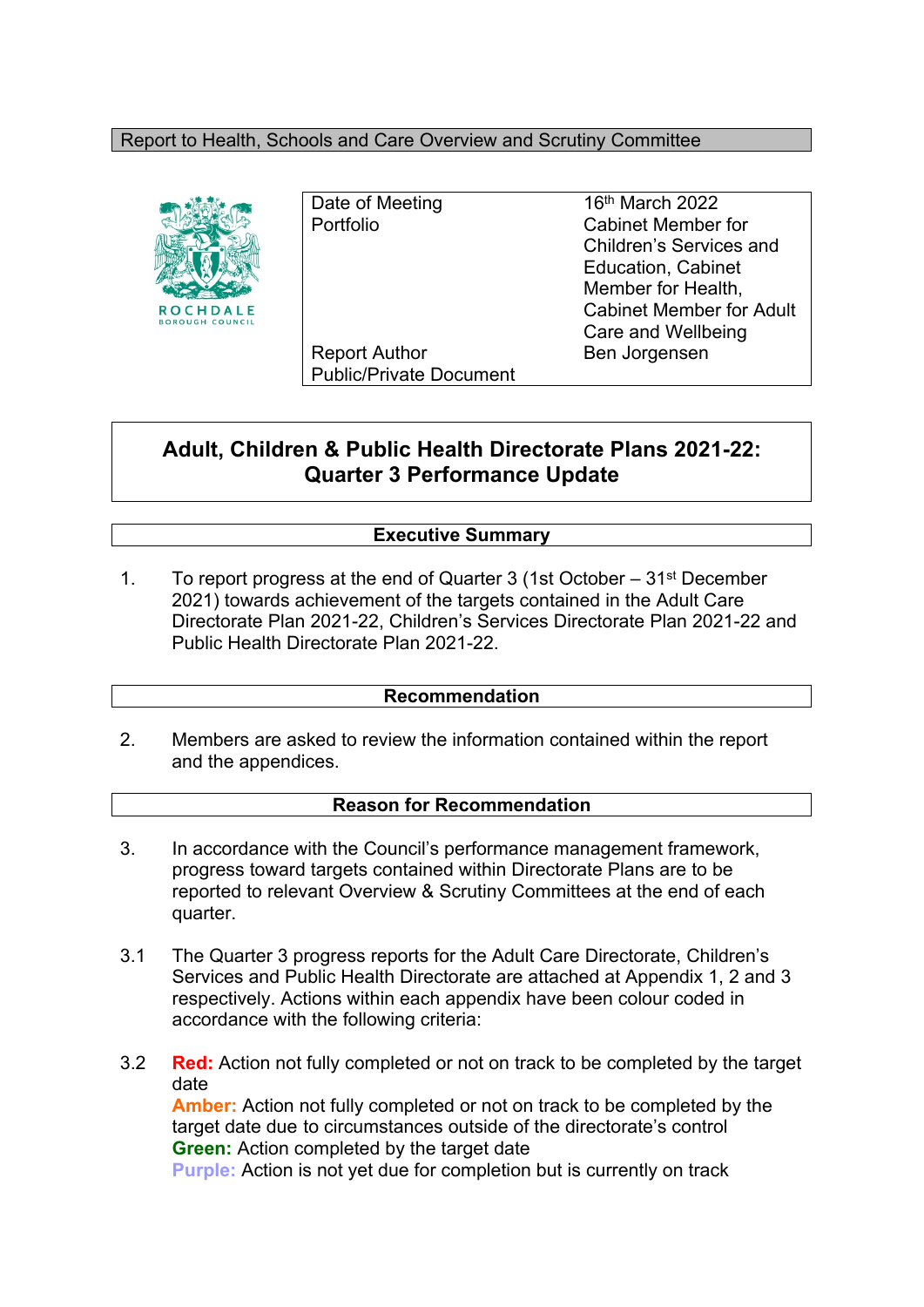The appendix includes a commentary against actions that are showing red, amber or purple.

### **Key Points for Consideration**

#### 4. **Adult Care Directorate Plan 2021-22 Progress**

#### Performance Overview

4.1 67% (8) of the actions included in the Directorate Plan 2021-22 are ongoing. 25% (3) actions are now complete. One further action has not been complete and the due date has now passed. The chart below shows the overall performance of the Directorate in meeting its plan targets at the end of Quarter 3.



- 4.2 The action that isn't fully complete and the due date has passed (Amber) relates to:
	- $\triangleright$  To work towards a new approach to the joint management (health and social care) of people with complex issues around autism and learning difficulties.

#### Quarter 3 Summary

4.3 As part of the action to support the delivery of integrated neighbourhood working it was agreed to establish four co -located Integrated Neighbourhood Teams (INT) /Neighbourhood teams. Currently there has been some challenges with one of the estates, which has delayed progress. It is now expected that 4 teams will be co-located by August 2022.Work is still ongoing With Pennine Care to implement a neighbourhood offer around MH service provision, the living well design group is now in place and we are currently recruiting for lead roles. There is a need to engage in public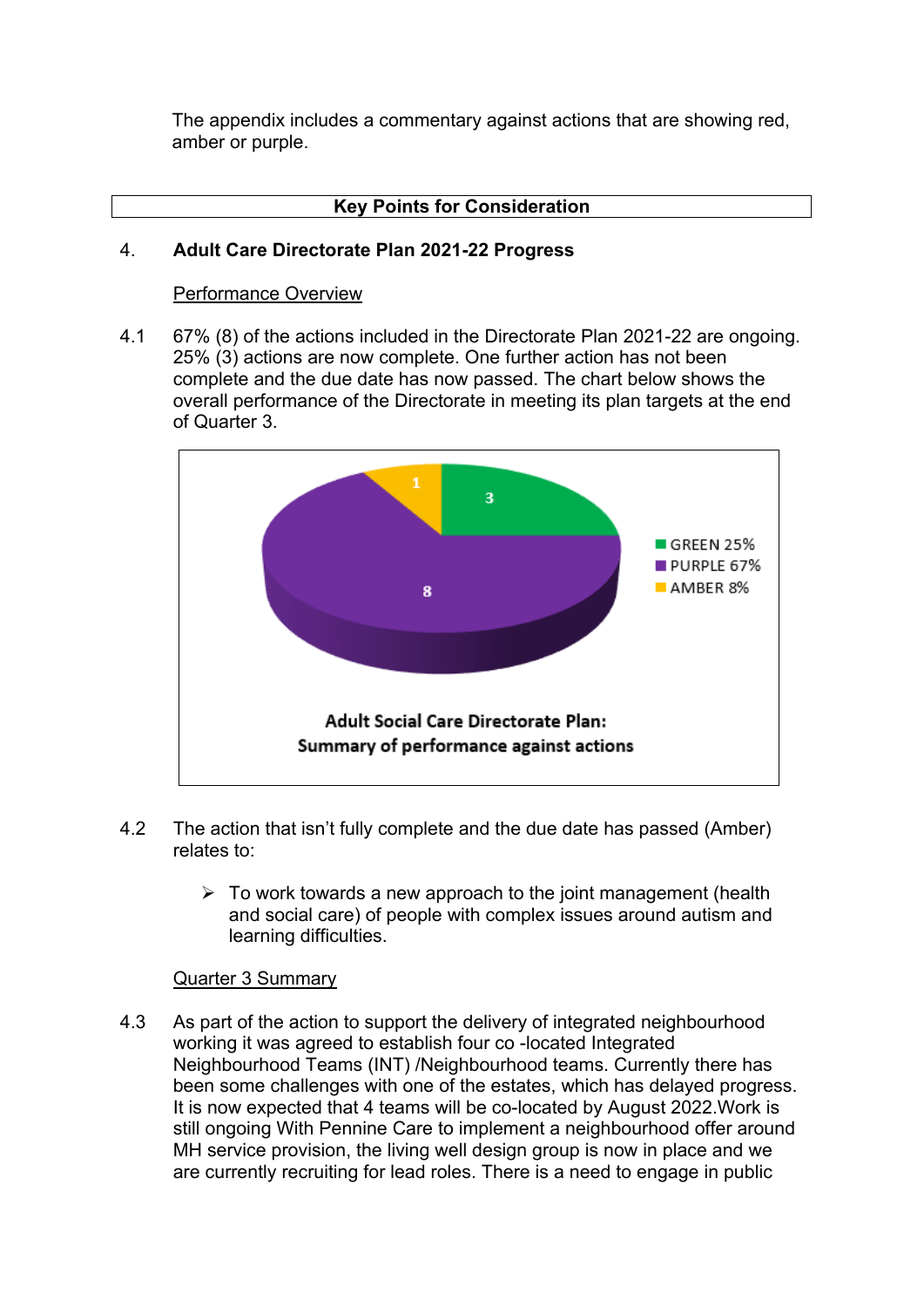consultation exercise around aspects of neighbourhood working. This unfortunately has been delayed due to the effects of the pandemic although it is hoped that the consultation events will be attempted by the end of the financial year.

- 4.4 In order to publish and enact a new Scheme of Delegation a large scale review of service protocols, guidance and procedures is due to commence. This can only take place once the constitution of the Council is reviewed. This piece of work is being led by Committee and Constitutional Services.
- 4.5 The development of a plan to modernise community mental health services has been completed. The mental health mandate provides a high level plan and includes specific sections on crisis development, dementia and community mental health transformation. Work is progressing regarding the development of a project plan for the community mental health national framework to be implemented in conjunction with commissioning. There has been some recruitment to structured clinical roles and PCN roles with the programme of work. This is being led by Pennine care and overseen by CCG mental health commissioning.
- 4.6 Work has been paused, due to the impact of the pandemic, in regards to the working towards a new approach to the joint management (health and social care) of people with complex issues around autism and learning difficulties. Oversight of this work will continue through CCG commissioning in partnership with adult care going forward.

# **Children's Services Directorate Plan 2021-22 Progress**

#### Performance Overview

4.7 63% (10) of the actions included in the Directorate Plan 2021-22 are ongoing. 25% (4) actions are now complete. Two actions are not fully complete and the action due date has now passed. The chart below shows the overall performance of the Directorate in meeting its plan targets at the end of Quarter 3.

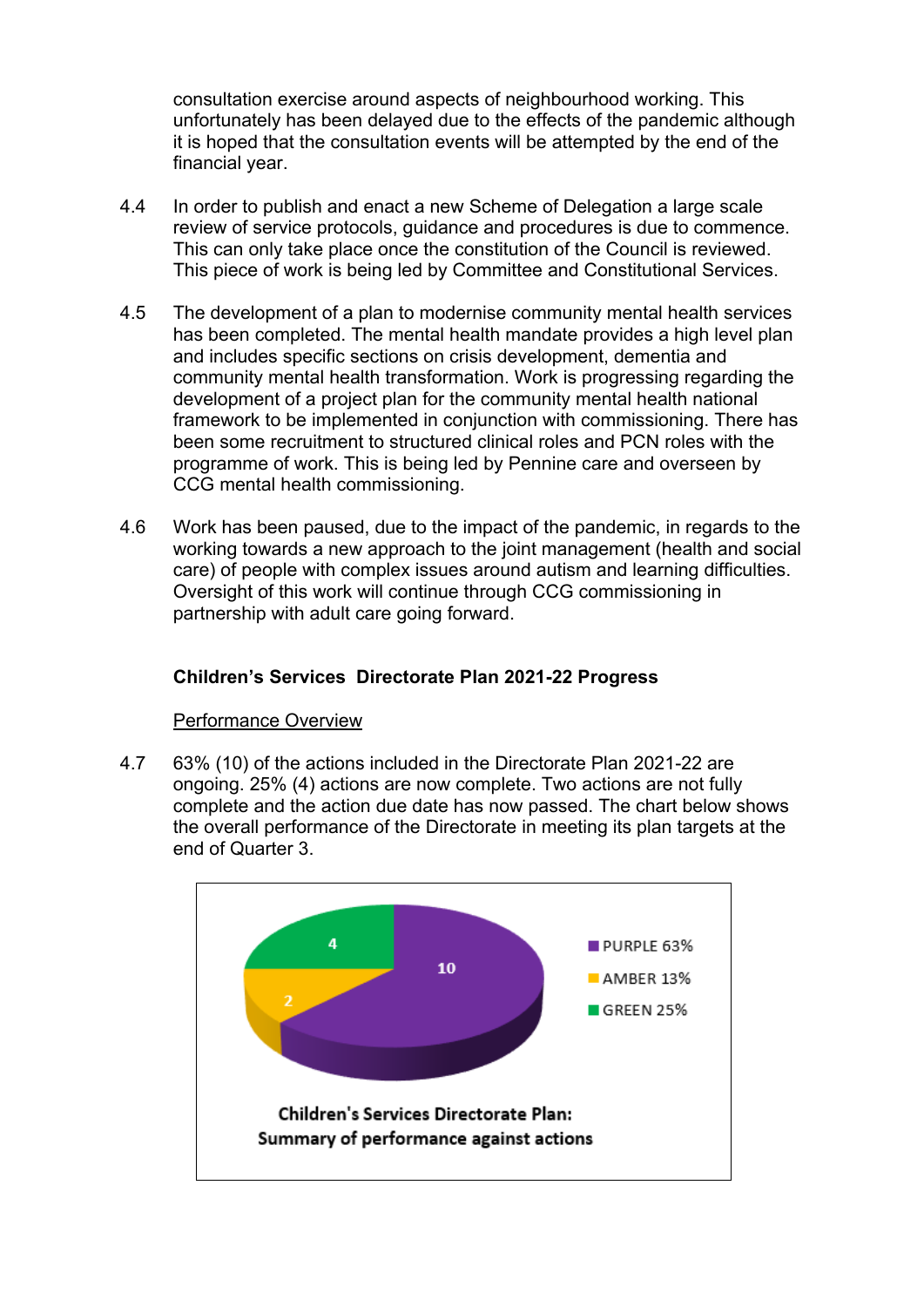- 4.8 The actions that aren't fully complete and the due dates have passed (Amber) relate to:
	- $\triangleright$  Develop and implement a refreshed whole family Early Help strategy that incorporates School Readiness and aligns to the SEND Strategy and wider council prevention strategy
	- Digitisation of Early Years communication and language assessments

#### Quarter 3 Summary

- 4.9 The action to review Early Help & Early Years locality team pathways to ensure effective transitions and support with EHASH, locality partners and Children's Social Care has now been completed. The locality team pathway has been developed and shared within the service guide. Locality governance and family resource panels are established and underway. Localities Pathway document embedded in service guide and shared. Review planned for April 2022.
- 4.10 The implementation and embedding of the SEND (Special Educational Needs/ Disabilities) reforms is ongoing. As part of the sub-action to develop the integrated SEND alliance offer, the SEND mandate has been signed off by LCO Executive Board. The SEND Charter is to be signed off in Q4 with revised governance agreed to launch in Q4. The SEND JSNA has now been completed with an action plan in development. The five year SEND Strategy (2022-27) will launch at a planned event on the 1st of February. Outcomes Framework and indicators have been agreed with a dashboard and quality assurance framework to be developed in Q4. The development of the Preparing for Adulthood/Transition strategy is ongoing. Training has taken place in November with team specific training to commence in 2022 (date to be confirmed). The transition policy is due to be completed in Feb 2022 with joint pathway processes with Adult and Children's social care set for 7th Jan to feed into the policy.
- 4.11 Member of Youth Parliament candidates have now been selected for Heywood/Middleton and Rochdale Pennines. The cross borough elections are to be held in January. The care experienced group has been established in partnership with the C4C team. The Student Relationship Champion Programme has been launched in May 2021.
- 4.12 The action for workforce stability to be maintained and strengthened is progressing well. In order to embed and further develop mechanisms to ensure that staff at every level in the organisation influence strategy and practice standards, revised management meeting arrangements have been established increasing the communication between the wider leadership team. The new approach to recruitment has attracted an increased number of applications to join the workforce in Rochdale and revised approaches to interviewing are increasing the speed at which we are able to recruit whilst maintaining safe recruitment practices and ensuring quality. There continues to be more to do in ensuring that Rochdale in an employer of choice.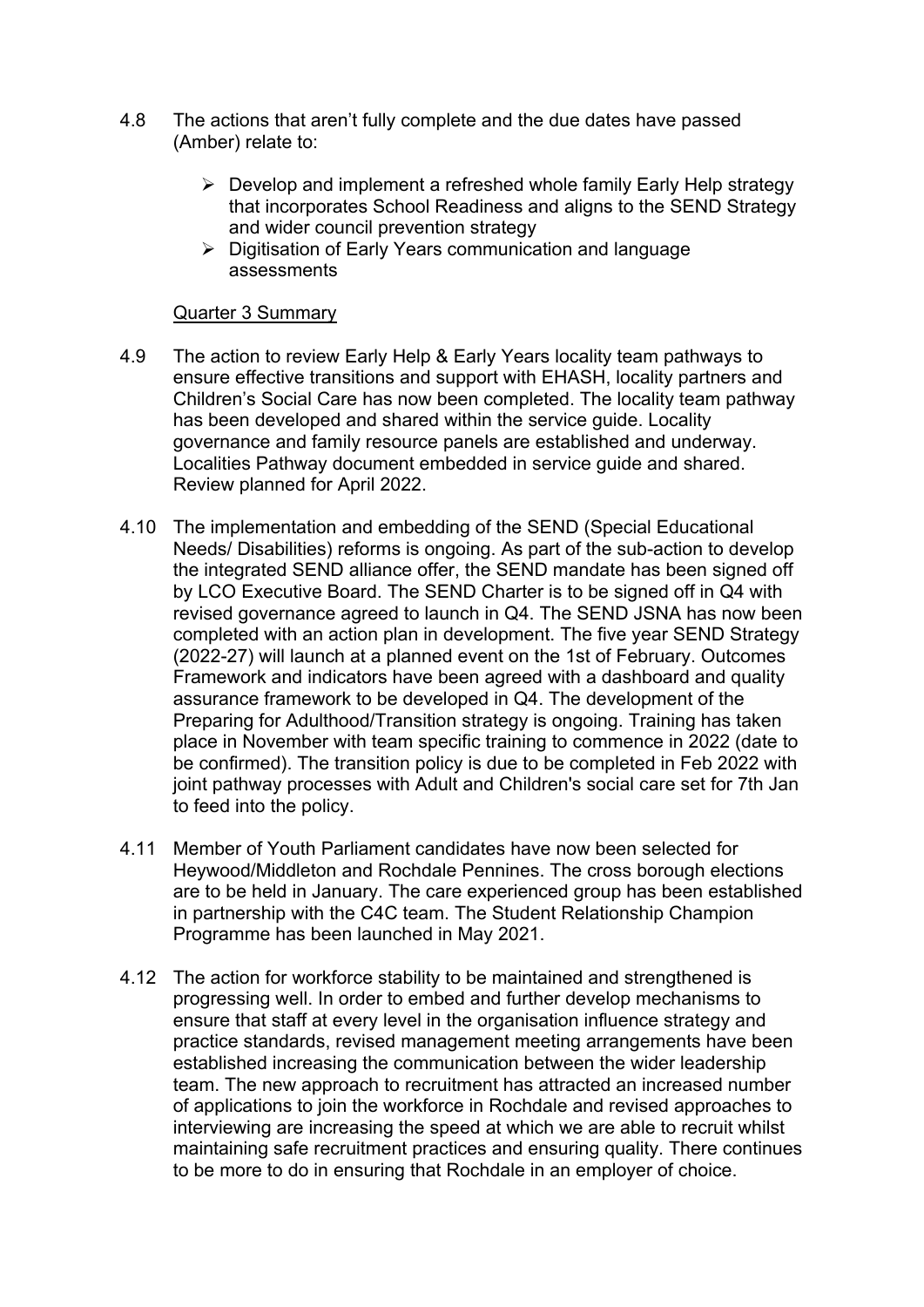# **Public Health & Wellbeing Directorate Plan 2021-22 Progress**

#### Performance Overview

4.13 60% (9) of the actions included in the Directorate Plan 2020-21 are ongoing. 20% (3) actions are now complete. Three further actions are not fully complete and the action due date has now passed. The chart below shows the overall performance of the Directorate in meeting its plan targets at the end of Quarter 3.



- 4.14 The actions that aren't fully complete and the due dates have passed (Amber) relate to:
	- $\triangleright$  Develop Intelligence Network to support strategic and tactical intelligence requirements within new system architecture
	- $\triangleright$  Work collaboratively to understand and prepare for Public Health in the context of the Integration and Innovation, and Public Health Proposals expected in due course
- 4.15 Excellent progress has been made regarding the action to develop an Intelligence Network to support strategic and tactical intelligence requirements within new system architecture. It has been agreed to roll out a system for neighbourhood intelligence that will be providing neighbourhood level intelligence support. Neighbourhood intelligence packs should be available by April 1st. Work plans continue to be developed to meet the requirements of the LCO and future neighbourhood working. Several dashboards for the LCO linked to their mandates have been completed so far. However there is scope to improve on this incrementally as need dictates.
- 4.16 The action to lead on the development and implementation of a system wide all-age prevention strategy is 90% complete. Prevention and Neighbourhood Boards are continuing to meet and oversee strategy and work stream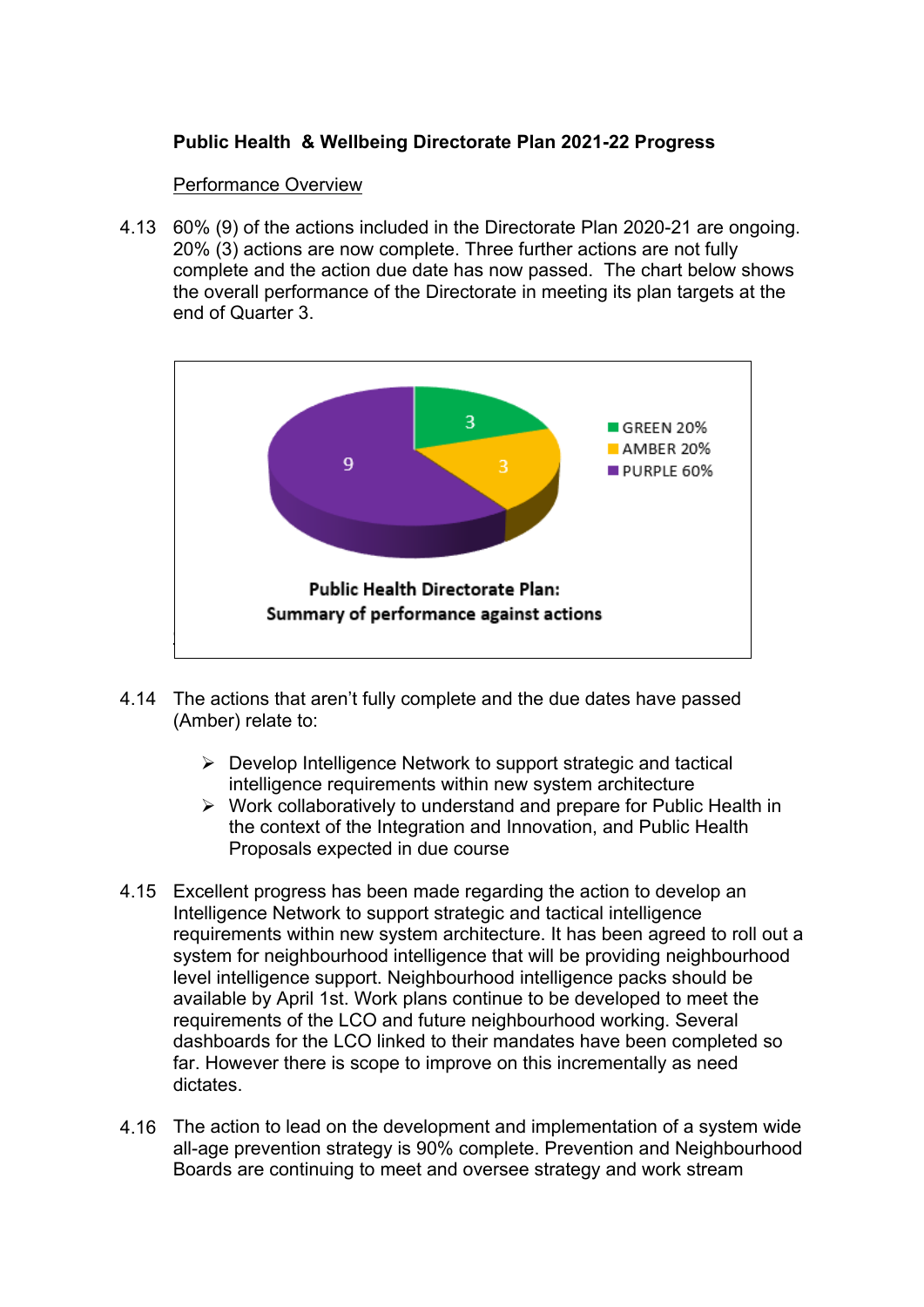progress as well as overarching implementation across the system. The Board is being reconfigured in Q4 due to a number of Board members leaving the council. In order to develop system wide procurement/development plans a contract has been awarded for the specialist health improvement tender. Other elements of prevention offer are also progressing e.g. specialist physical activity offer.

- 4.17 The finalisation of the partnership agreement between RBC and Link4Life is ongoing. A performance framework has now been agreed and embedded as part of performance monitoring processes. The VEAT notice has now been complete allowing award of partnership agreement. Service specification and contract are nearing completion. Sign off will be completed in Q4.
- 4.18 The effective implementation of the Covid-19 Vaccination Programme is progressing. The booster surge programme was successful during December however, inequalities continue to be a challenge across all elements of programme. An intensive programme of work is underway to work to address this. Workshops to define activity in 6 priority areas are complete, interventions co-designed with partners and work is ongoing. Workshop for pregnancy, boosters and clinically extremely vulnerable/at risk have also taken place, mobilisation in progress. Winter messages have been designed and shared with partners for wider dissemination through networks. A large number of surge clinics have been stepped up over December and will continue throughout January, these have been at various locations across the borough, including our 6 priority areas.
- 4.19 The COVID Community testing programme is currently continuing until the end of March. Since the emergence of Omicron there has been huge pressure on testing, both PCR and LFD. Rochdale has kept three FAST sites and its roving team which has helped during this time. Issues with PCR testing are linked to lab capacity and appears to be easing. We have had assurance from DHSC that LFD stock will improve from week commencing 10th January. The situation in Rochdale is monitored on a daily basis. The plan for Jan-Mar has been agreed and is in operation. We await further info from DHSC about testing post March, prior to Omicron we had worked up an exit strategy which could be adapted, this will include what testing Rochdale may want to maintain despite DHSC plans.

# **Alternatives Considered**

4.20 Not applicable

# **Costs and Budget Summary**

5. None

# **Risk and Policy Implications**